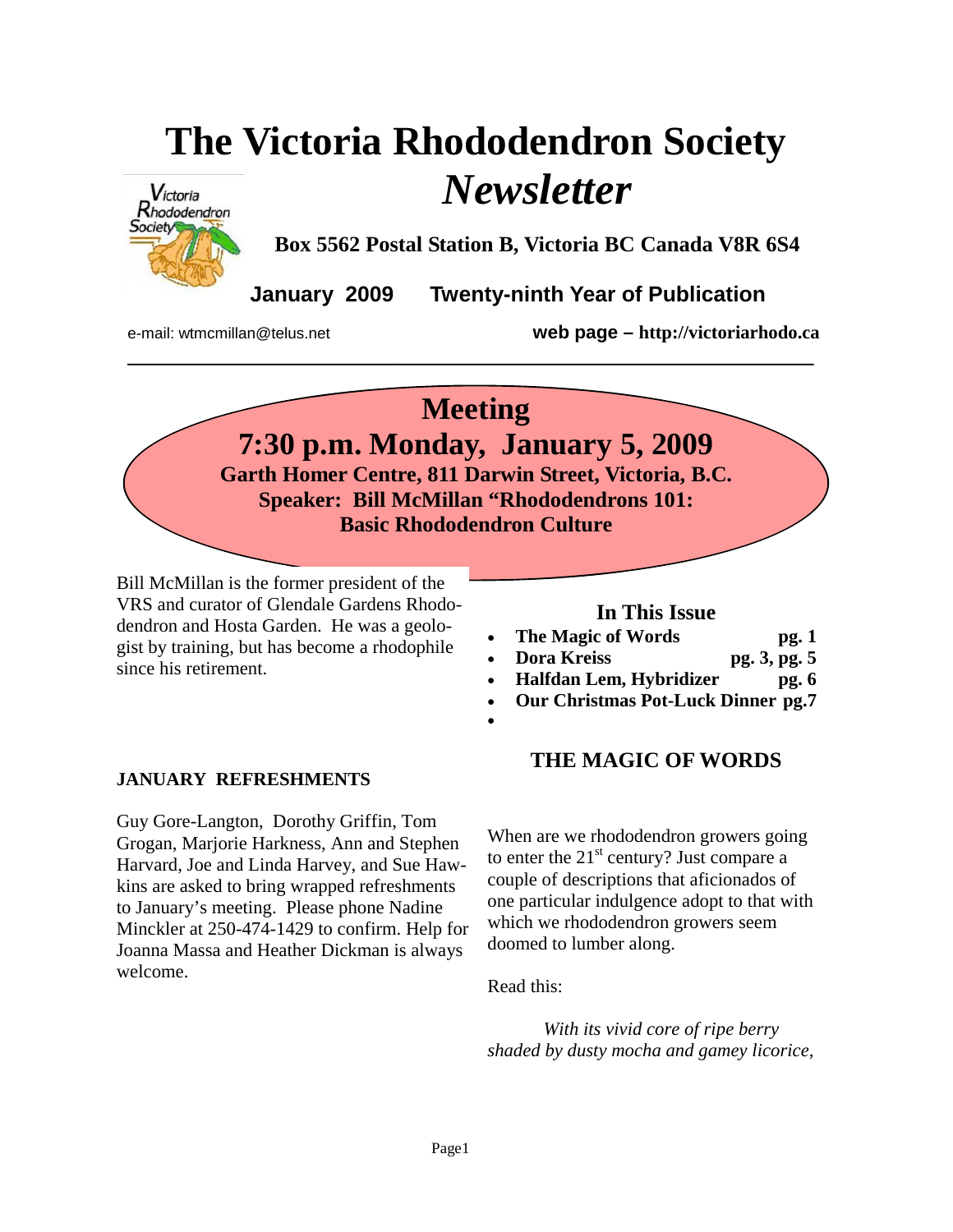*Quatrain's texture is pure South Okanagan: rich and supple with some chalky tannins. Finishing with notable dimensions and depth, Quatrain is delicious —*a *plumy red with a hint of chocolate.* 

#### And,

 *The 2005 Oculus boasts multiple layers that unfold into decadent plum, blackberry and chocolate notes. Rich, loamy eathiness and fine tannins provide structure and mingle with the wine's lush fruit flavours. A wine to cellar.* 

#### But,

 *A broadly or upright rounded shrub or tree. The inflorescence is a compact racemose umbel of 15 to 30 flowers, which is lilac, mauve or purplish mauve with or without a deeper blotch at the base. The stamens are shorter than the corolla and the filaments are glabrous. J.D. Hooker discovered* r. niveum *in November 1849 in Sikkim.* 

Would you rush out and buy this plant?

#### Now how about this?

*For a heart- stopping transformation into a state of sublime ecstasy, one must try a twenty-five year old (even older; it keeps improving with age)* Rhododendron niveum *sited in a semi-sunny sylvan setting where the plant is vernally dusted by the miniscule granules of fresh pollen from a Saanich Peninsula Douglas fir. The profligacy of nature is manifested by the multitude of flower decadently compressed into one hemispheric outrage of smokey blueness subtley shaded with hints of lilac and mauve. The stature of this Dionysian luxuriance is such that the onlooker is serenely seduced into a consummate appreciation of eternity.* 

# **Victoria Rhododendron Society Board**

#### President:

| <b>Margaret deWeese</b>      | 250-748-0538 |
|------------------------------|--------------|
| mdeweese@shaw.ca             |              |
| <b>Past President</b>        |              |
| <b>Bill McMillan</b>         | 250-478-3515 |
| wtmcmillan@telus.net         |              |
| 1st Vice President:          |              |
| <b>Jacqueline Bradbury</b>   | 250-389-1379 |
| jacqbradbury@shaw.ca         |              |
| 2nd Vice President:          |              |
| <b>Karen Morrison</b>        | 250-477-8281 |
| bkmorrison@shaw.ca           |              |
| Treasurer:                   |              |
| Ann Widdowson                | 250-479-9167 |
| awiddowson@shaw.ca           |              |
| Secretary:                   |              |
| <b>Theresa McMillan</b>      | 250-478-3515 |
| wtmcmillan@telus.net         |              |
| Members-at-Large:            |              |
| Lois Blackmore               | 250-478-6615 |
| loisb@shaw.ca                |              |
| <b>Dick Pitfield</b>         | 250-592-4261 |
| rpitfield@telus.net          |              |
| <b>Arthur Ralfs</b>          | 250-479-2629 |
| acralfs@shaw.ca              |              |
| <b>Gareth Shearman</b>       |              |
| Shearman@victoria.tc.ca      | 250-385-4302 |
| <b>Newsletter Committee:</b> |              |
| Theresa McMillan             | 250-478-3515 |
| Joyce Whittle                | 250-656-7313 |
| Peggy Pitfield               | 250-592-4261 |
| <b>Bill McMillan</b>         | 250-478-3515 |
| Website                      |              |
| <b>Arthur Ralfs</b>          | 250-479-2629 |
| <b>Bill McMillan</b>         | 250-478-3515 |
| <b>Calvin Parsons</b>        | 250-385-1970 |
|                              |              |

#### Or,

 *With its eye-shattering display of deeply aureolin sunnyness,* 'Nancy Evans', *is pure horticultural perfection. Each flower emerges from a bud of fire-glowing rubification, which morphs majestically into the warmest of yellows with*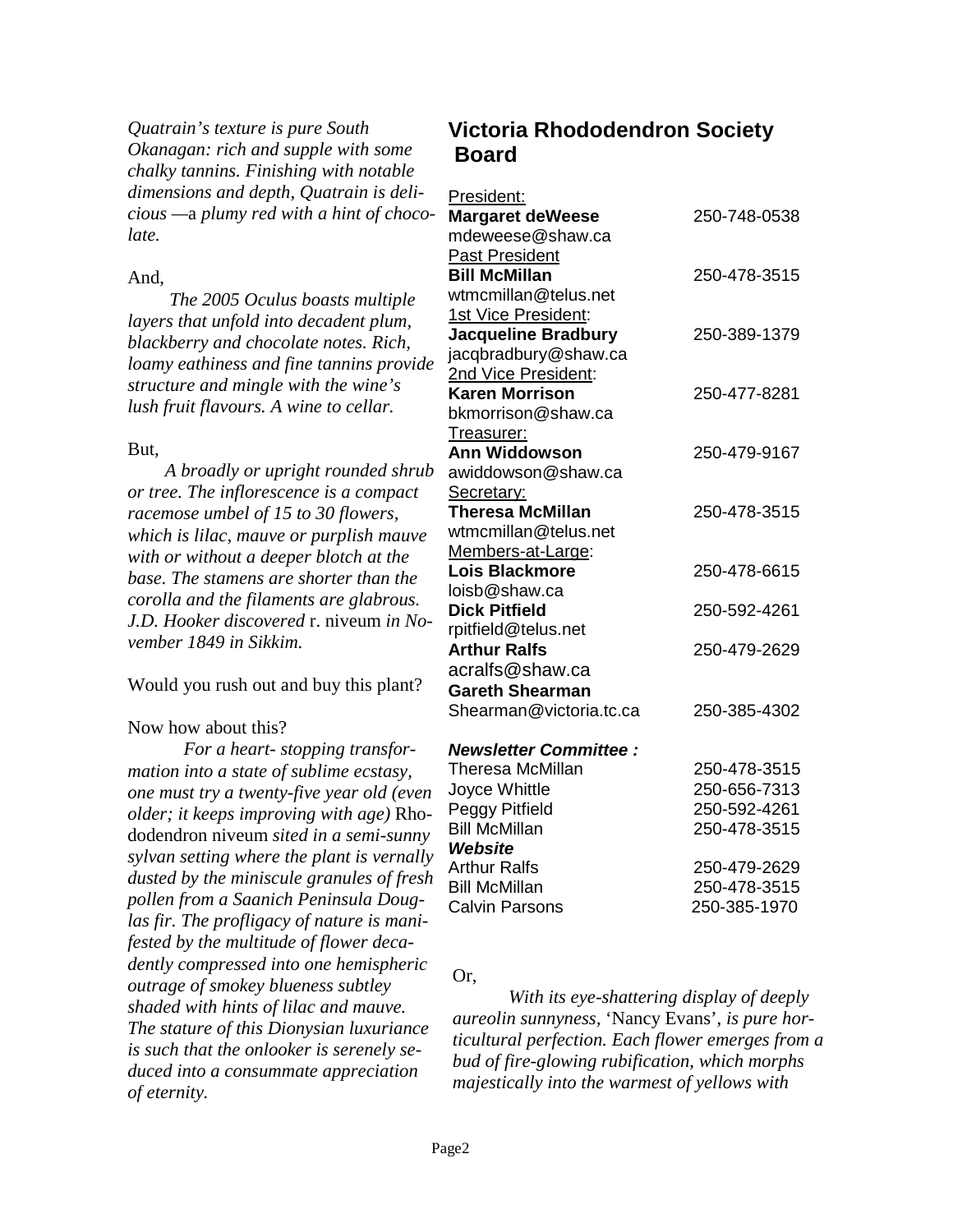*hints of hidden infernos; furthermore each blossom is amplified by an annulation of flaring calyxial exuberance. Such floral splendour is accommodated on a plant of divine proportions densely clothed with the shiniest of foliage. A plant to worship.* 

Imagine, too, what could be done with the aroma of the 'Loderi' or that of the nutmeg fragrance from *edgewothii.* Or what about the leaves of *singrande* or the new growth of *bureavii* or *yakushimanum?* Would not some of the oenophile's intoxicated prolixity increase Harold Greer's or Kenneth Cox's sales most handsomely if used in their catalogues? Why should wine imbibing evoke so many flights of linguistic fantasy and sadly, the beauty of nature's perfections, not aged by man in dark musky cellars, but honed by eons of evolutionary experimentation be described in the most commonplace of prosaic mediocrity?

Come on you rhododendron growers, get with it.

Norman Todd. November 2008.

# **DORA KREISS 30 August 1913 — 17 November 2008**

Dora Kreiss was known widely throughout our Society. She was a regular attendee at our meetings and at conventions and conferences. For her many contributions, we awarded her the Bronze Medal. She was a participant in Nancy and Harold Greer's globe trotting tours and made many friends on her travels. She and her husband Bob were

founding members of the Victoria Rhododendron Society. Her now mature garden is on the richly forested northern shore of Juan de Fuca Strait near French Beach in British Columbia, Canada. The garden is locally very well known and has been visited by many from all over the world. Dora concentrated on species, many of which came from the Rhododendron Species Foundation of which she was a keen supporter.

Dora died in her own home at the age of 95. She had five children and six grand children who survive her.

Travel was a large part of Dora's life. Bob was a hydrologist and his expertise took him all over the world. Sometimes, Bob went to his new business location ahead of Dora and the children but Dora often preceded Bob when returning to the United States.

Dora was born near Cumberland, Iowa, to farming parents. The skills and confidence she acquired on the farm served her well throughout her entire life. She started and completed her undergraduate studies in sociology at the University of Iowa. Her studies were interrupted by having to work as a school teacher during the Great Depression. While working as a waitress, she met Bob who was doing graduate studies at the University of Iowa. They were married in 1938. Bob's work took him many places, including Galveston, Texas, the Panama Canal Zone (including some of the war years in the 1940's), Minneapolis, Omaha, Lincoln, Buenos Aires, Baghdad, and southwestern Iran.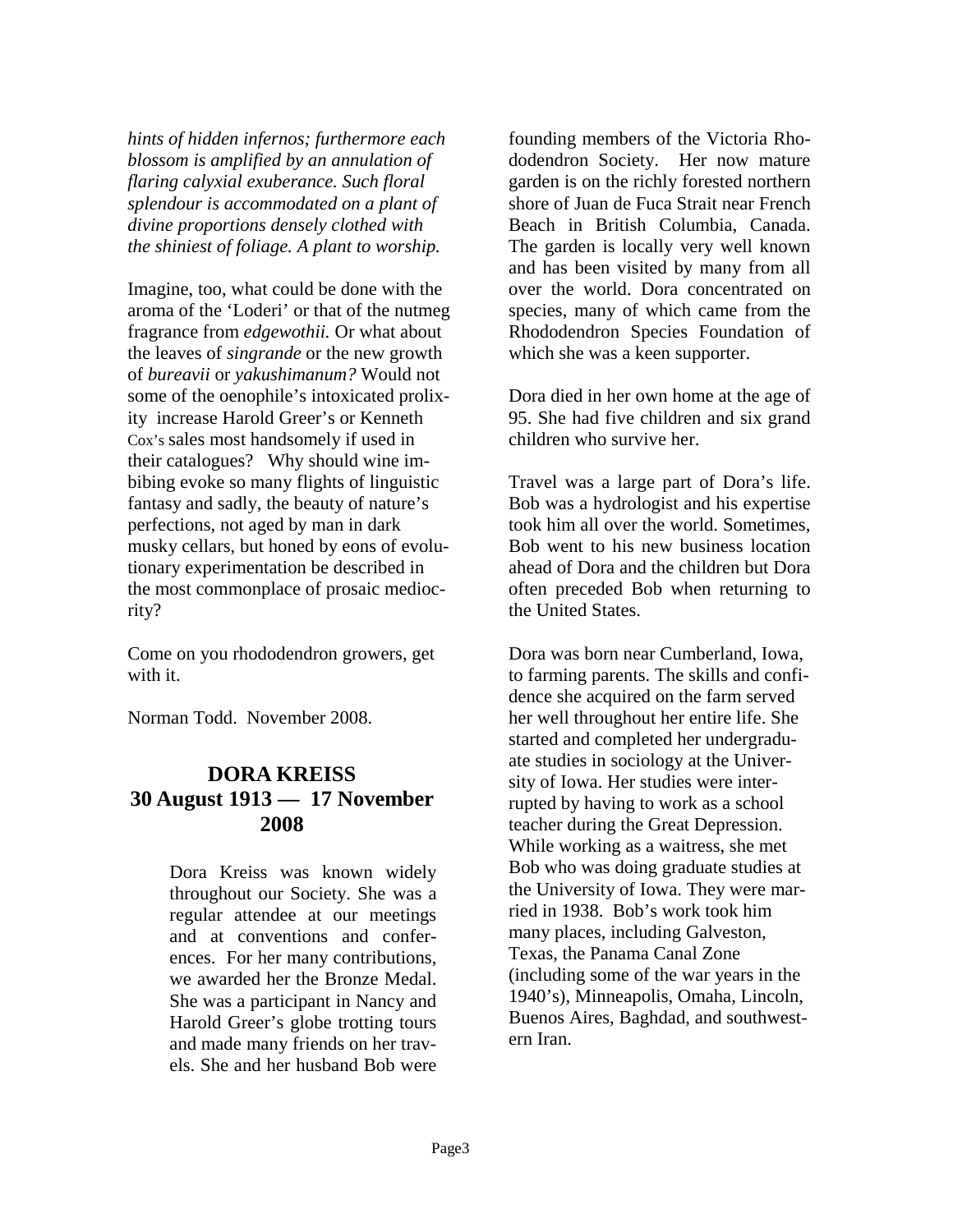When the family moved to Baghdad, Iraq, Bob went first. A year later, Dora, with five children, ages three to sixteen, followed her husband. En route, Dora and the children spent a month visiting seven European countries. While in Baghdad, Dora worked at the American School as a teacher. She and the three youngest children were among the last women and children to leave Iraq following the 1958 revolution overthrowing King Faisal. Bob stayed on for a few more months. Dora and Bob returned to the Middle East in 1959, this time to Iran.

In both Iraq and Iran, they explored the countries by car and Land Rover. In Iran, they also traveled into remote areas to meet the tribesmen who pursued nomadic lives herding their sheep and camels in seasonal travels between mountains and valleys. After leaving Iran, Dora decided to pursue graduate studies in library science at Eugene, Oregon. From Oregon they moved to Princeton NJ where Dora worked at the Woodrow Wilson Library of Princeton University and other libraries.

 Retirement came in 1973. The following is how her daughter Kay describes that event:

"The retirement to British Columbia seemed to some of her children to be out of character. Mother and father had come to Vancouver Island on their honeymoon.… They returned to explore Vancouver Island. They inquired of Evelyn Packham at her Point No Point teahouse whether there was any property for sale in the vicinity. She told them about the Seaside Drive property… They walked around the closed-up. curtained house, jotted down the realtor's contact information and decided a week later to wire money to purchase the house, which they had never been in."

The property that they bought had been logged off a few years before and had no landscaping. Through their landscaping decision, Dora's and Bob's passion for rhododendrons began. Over many years, they assiduously sought the finest forms of species. These thrived in the moist west coast seaside environment. Now some are twenty feet high. Dora loved to have visitors so she could show them her many plants and she would particularly emphasize the many big-leaf rhododendrons that she had – among them *R. praestans, R. hodgsonii, R. macabeanum, R. mallotum, and R. sinofalconeri.*

Their traveling days were not over by any means. Bob was not fully 'retired' and accepted assignments in Kenya, Ethiopia, Pakistan, and other exotic places and of course Dora went with him. In addition to those foreign travels, Dora rode a wooden dory through the Grand Canyon and trekked the arduous West Coast Trail on Vancouver Island; she traveled with the Greers and attended most rhododendron conventions. At the age of 85, she went on a tour to Antartica; at 87, she took her grandson David to Saint Petersburg; and three years later went to the Galapagos with three of her children and three grandchildren. Right up to the age of 91, she visited her daughters in Seattle and in Sitka, Alaska. On one occasion, on her drive to the Victoria airport on the way to Sitka, she had an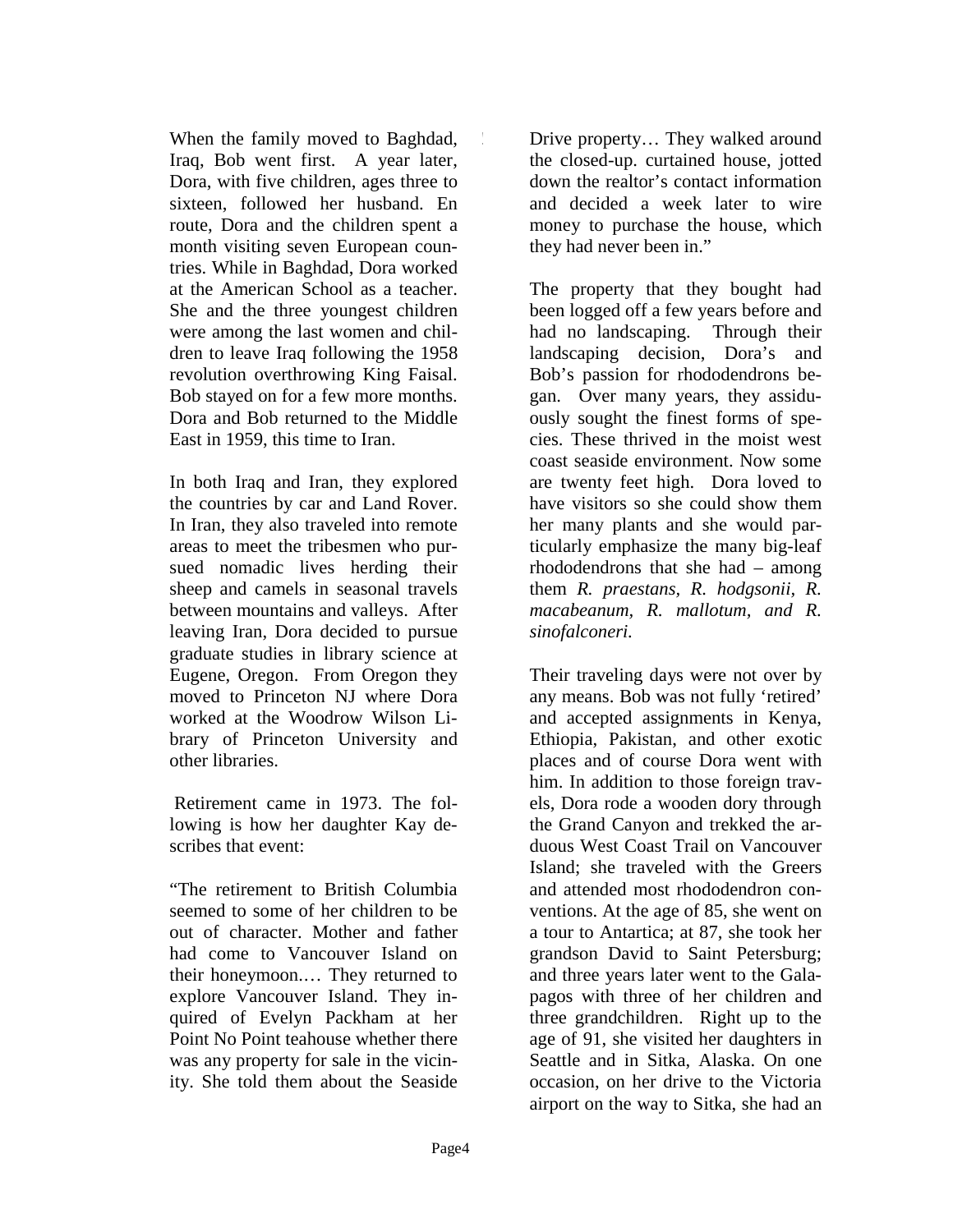accident in her car (the car was totaled) and was taken to hospital by ambulance. Assuring the emergency staff that her Alaskan daughter was a doctor she checked herself out of the hospital and caught her plane. When nearly 92, she broke both hips within six days and was advised she would always need a walker. As usual her spirit was stronger than the doctors' predictions and she walked with only a cane for several more years.

What a wonderful person Dora was. In manner she was quiet and unassuming, a great listener and a steadfast friend to the many, many people she came to know. All of these friends will miss her greatly but are thankful for having had their lives enriched by knowing Dora Kreiss.

 Norm Todd, Kay Kreiss, Robert (Bob) Kreiss

### **DORA KREISS REMEMBERED**

Dora's son, Bob, reports:

His mother and father came to value species very much and their garden has a great many of them. Dora especially liked the big-leafed rhododendrons and enjoyed pointing them out to anyone who came by to visit her garden. *Macabeanum* was always a favorite of hers with its creamy blossoms and whitish indumentum. She also liked the indumentum on her *mallotum. Praestans* was another favorite. These past five years, her favorite plant was the *sinofalconeri* that friends and neighbors gave her for her 90th birthday. Norm Todd found it for her. It started as a 4' plant and has grown about 1' a year so it is

now a towering plant at about 9-10' high. It has wonderful, huge leaves and is thriving out here.

 One story Dora liked to tell about going to rhododendron conferences is a story that Norm Todd probably tells even better. It seems that she had ridden with Norm and Jean to attend a conference in Portland (she rode with them, I understand, to a number of conferences). After the conference, Norm brought the car around to load up the luggage, then Dora climbed in and off they drove. Driving through the streets of Portland, one of them asked Jean a question. There was no answer. They looked in the back seat for Jean. No Jean. They had driven off and left her standing on the curb by the hotel!



*R. macabeamum showing, tomentum, big leaves and bloom* 

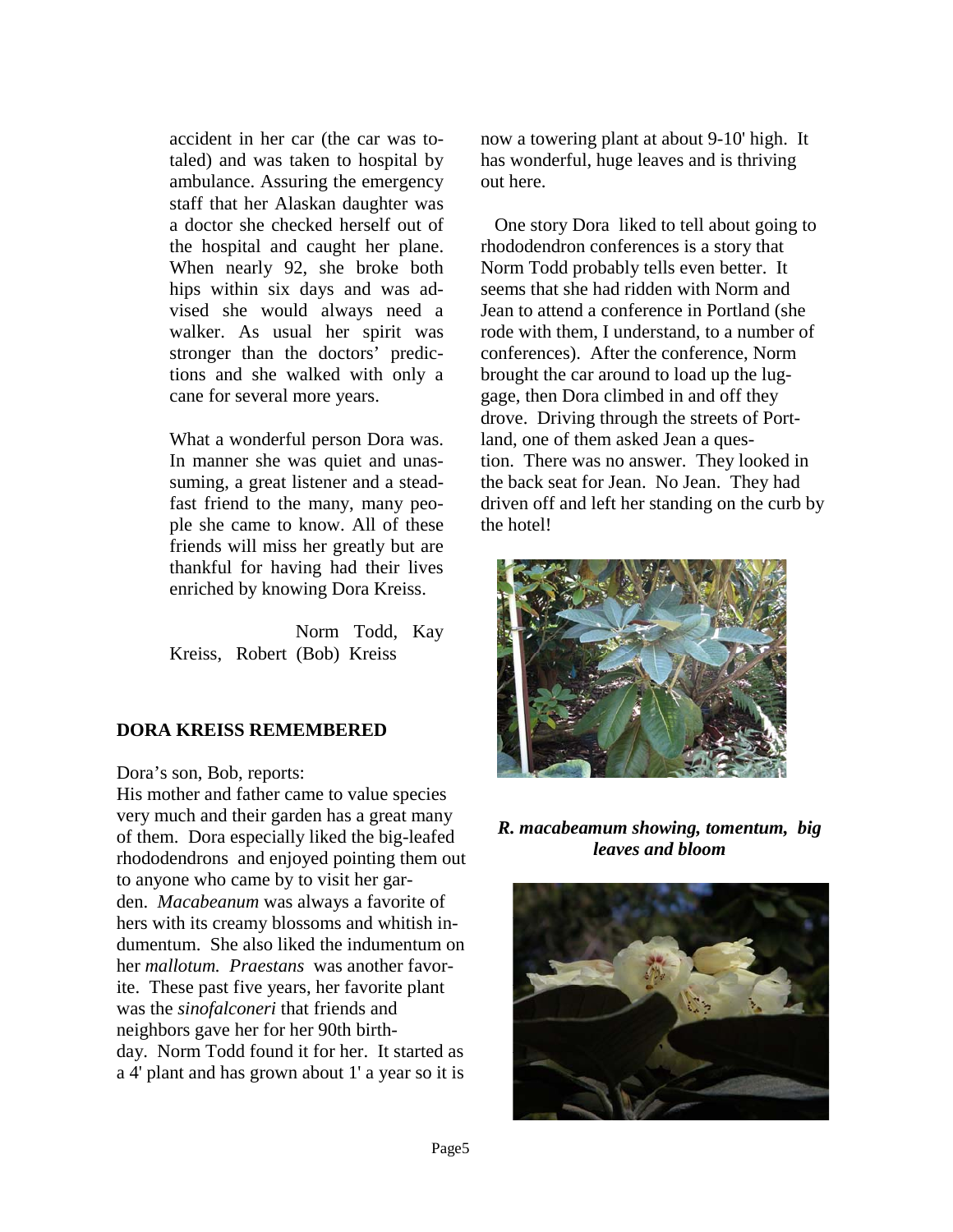### **Halfdan Lem, an Extraordinary Northwest Hybridizer**  by Bill McMillan

In a 1988 ARS Journal, I found a note from Gwen Bell of Seattle reporting a conversation with Elliot Of, from Oregon about his friend Halfdan Lem. Lem was raised in Norway and introduced to birding by his uncle, who worked as a scientist for the Norwegian government. The bird and animal life drew Lem to Alaska in 1911. There he fished, trolling for salmon around Ketchikan for 20 years. The boat had 11 stockholders!

Lem moved south and started his rhododendron nursery in 1933; apparently the first to do so commercially in the area. Lem was very proud of his hybridizing and top grafting but was less successful with rooting cuttings. Lem described following a method suggested by a Canadian grower in which a 1 inch slice was made on one side of each cutting but most of the cuttings failed to root. I get the impression that they did not use rooting hormones at that time.

Lem did his top grafting in July or August, after the understock and cutting were past the very tender stage. A plastic bag over it kept the air around the graft humid and the plant was stored in a shade house away from direct sunlight.

Hybridizing was his forte. He stressed the importance of experience – and from growing some 50,000 rhododendrons from 2 to 3000 different crosses, Lem certainly had that in spades! He apparently favored 'Anna' for hybridizing, which was not easy for other propagators to imitate because timing was so tricky. Pollen had to be applied to 'Anna' as the flowers were fading and past their prime.

Among his many fine rhododendron hybrids are 'Anna', 'Lem's Cameo', 'Pink Walloper' 'Halfdan Lem', 'Alice Franklin', 'Riplet',

'Brilliant' ('Elizabeth' x Labrador Tea!), 'El Camino', 'Grandma's Hat', 'Gretsel', 'Hansel', 'Holy Moses', 'Isabel Pierce', 'Jingle Bells', 'Lem's 121', 'Lem's Fortyniner', 'Moonwax', 'Point Defiance' and 'Red Walloper'. I found 47 of his hybrids listed on Homer Salley's Rhododendron Hybrids 3rd Edition CD. After his death, another nursery renamed and widely marketed 'Pink Walloper' as 'Lem's Monarch', which caused considerable confusion. Lem wrote that 'Cameo' was his most favored creation; you can see why! Although Lem died in 1969, his legacy of hybrids is 'alive and well'.



*Lem's Cameo (above) and Pink Walloper (Lem's Monarch) (below)* 

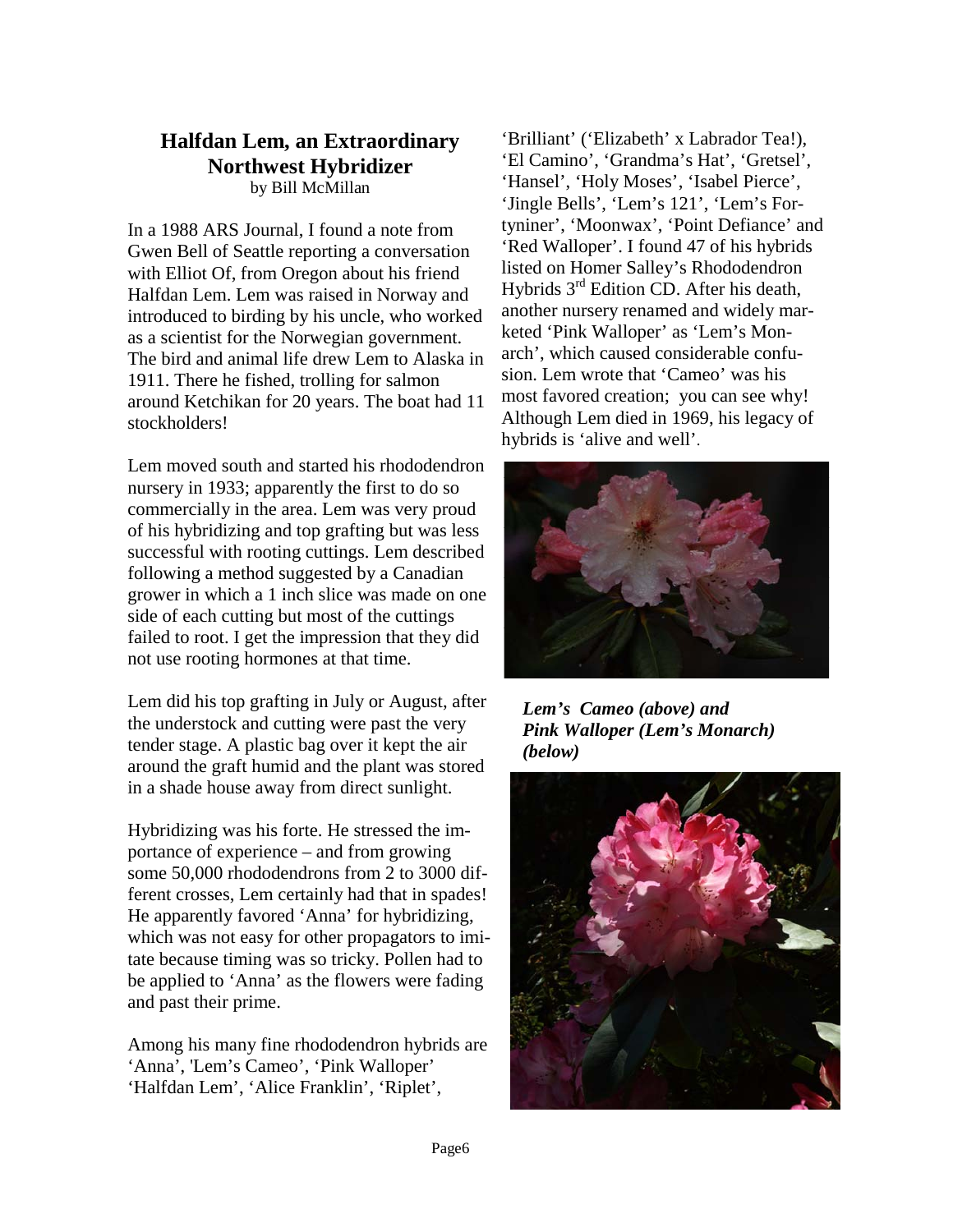# **VRS Christmas Pot-Luck Dinner, Dec. 1**

By Theresa McMillan

On Monday night, Dec. 1, we walked into Garth Homer Centre for our Christmas party. The hall had been beautifully decorated, The tablecloths were set out by Joanna Massa. A group including Keiko Alkire, Lois Blackmore, Jacqui Bradbury, Norma Buckley, and Karen Morrison had made table decorations using fresh foliage, winter flowers, cones and berries. They had also made the swaths of fresh foliage with tartan bows for the raffle table. The bows added to the theme of the Scottish Celebration.



 *Joyce Parker, Sandy and Alan Campbell and tartan bows on fresh foliage*.

Dean Goard had provided his usual punch, which people drank as they checked out the raffle table. It was full because members had brought many plants, including Joyce Parker who had brought plants from Glendale Gardens. There were several books, and gift items, like home made jams, apples, a picture or figurines. The choices were so good that members had a hard time deciding where to place their raffle tickets. The dinner began to music provided by Jacqui Bradbury. Some of it was Scottish

bagpipe music, fitting our Scottish celebration. Ken Webb brought sliced turkey, and Karen Morrison brought the ham, paid for by the Society. Our pot-luck choices included a tasty assortment of appetizers, salads, casseroles, and, on another table, several decadent desserts (to use a description James Fuller would like). Joanna Massa had prepared tea and coffee to finish the dinner. Arthur Ralfs showed pictures of beautiful gardens in Scotland taken by Madeline Webb, Ann Widdowson and Alan Campbell .

The party ended with the raffle. With Moe Massa's help it brought in \$269 that was donated to the Mustard Seed Food Bank. It will be very welcome in these hard times.

# **VRS (YOUR) ANNUAL SHOW and PLANT SALE**  25<sup>th</sup> Apr 2009 (Set-up April 24th)

SHOW CHAIR LOIS BLACKMORE WILL CIRCULATE VOLUNTEERS SIGN –UP SHEETS AT THE FEBRUARY MEETING

# *Please volunteer and help make the Show A Winner*

*Entries from more members would be welcomed. Helpful hints on preparing entries will be in a later Newsletter*